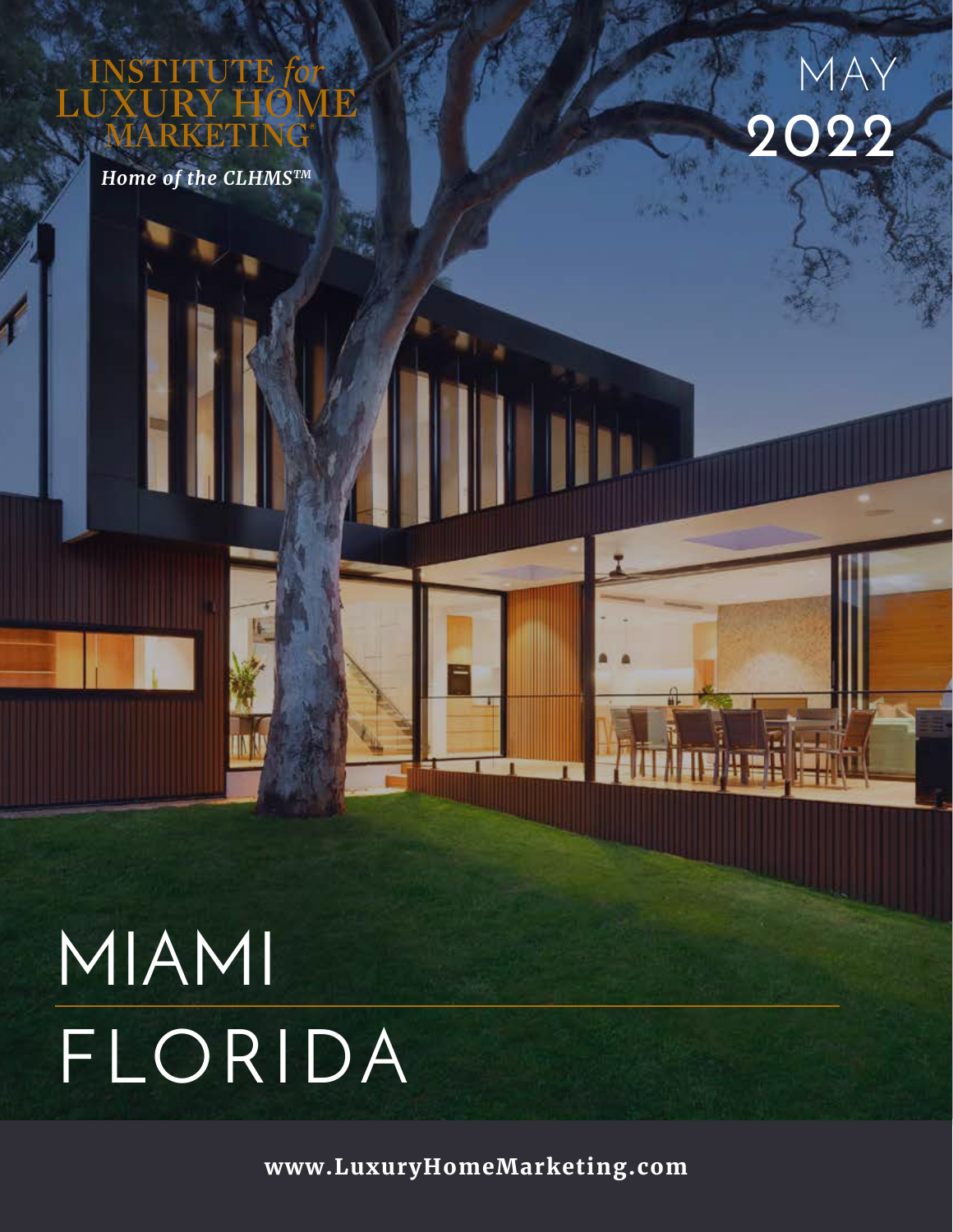

#### **LUXURY INVENTORY VS. SALES | APRIL 2022**

Inventory Sales

*Luxury Benchmark Price<sup>1</sup>:* **\$900***,***000**



| Square Feet     | <b>Price</b>  | <b>Beds</b>   | <b>Baths</b>   | Sold     | Inventory | Sales Ratio      |
|-----------------|---------------|---------------|----------------|----------|-----------|------------------|
| -Range-         | -Median Sold- | -Median Sold- | -Median Sold-  | -Total-  | -Total-   | -Sold/Inventory- |
| $0 - 999$       | <b>NA</b>     | <b>NA</b>     | <b>NA</b>      | $\bf{0}$ | 1         | $0\%$            |
| $1,000 - 1,999$ | \$1,172,500   | 3             | $\overline{2}$ | 26       | 101       | 26%              |
| $2,000 - 2,999$ | \$1,250,000   | $\frac{1}{4}$ | $\overline{3}$ | 61       | 179       | 34%              |
| $3,000 - 3,999$ | \$1,687,500   | 4             | 4              | 32       | 122       | 26%              |
| $4,000 - 4,999$ | \$2,042,750   | 5             | 5              | 12       | 63        | 19%              |
| $5,000+$        | \$12,500,000  | 6             | 6              | 15       | 78        | 19%              |

*1 The luxury threshold price is set by The Institute for Luxury Home Marketing. 2Sales Ratio defines market speed and market type: Buyer's < 14.5%; Balanced >= 14.5 to < 20.5%; Seller's >= 20.5% plus. If >100% MLS® data reported previous month's sales exceeded current inventory.*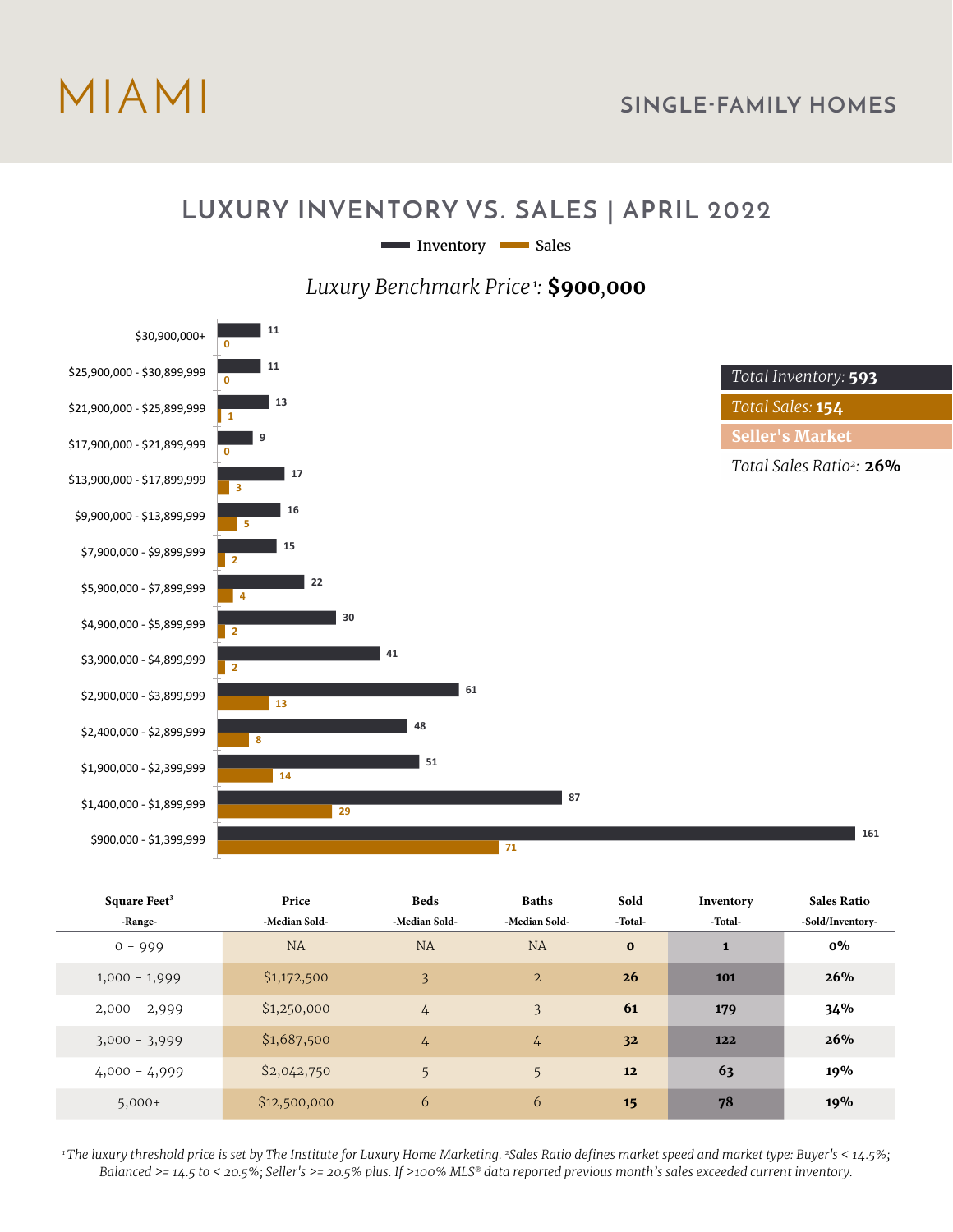# MIAMI **SINGLE-FAMILY HOMES**



## **MEDIAN DATA REVIEW | APRIL**



# **MIAMI MARKET SUMMARY | APRIL 2022**

- The Miami single-family luxury market is a **Seller's Market** with a **26% Sales Ratio**.
- Homes sold for a median of **97.78% of list price** in April 2022.
- The most active price band is **\$900,000-\$1,399,999**, where the sales ratio is **44%**.
- The median luxury sales price for single-family homes is **\$1,467,500**.
- The median days on market for April 2022 was **17** days, down from **73** in April 2021.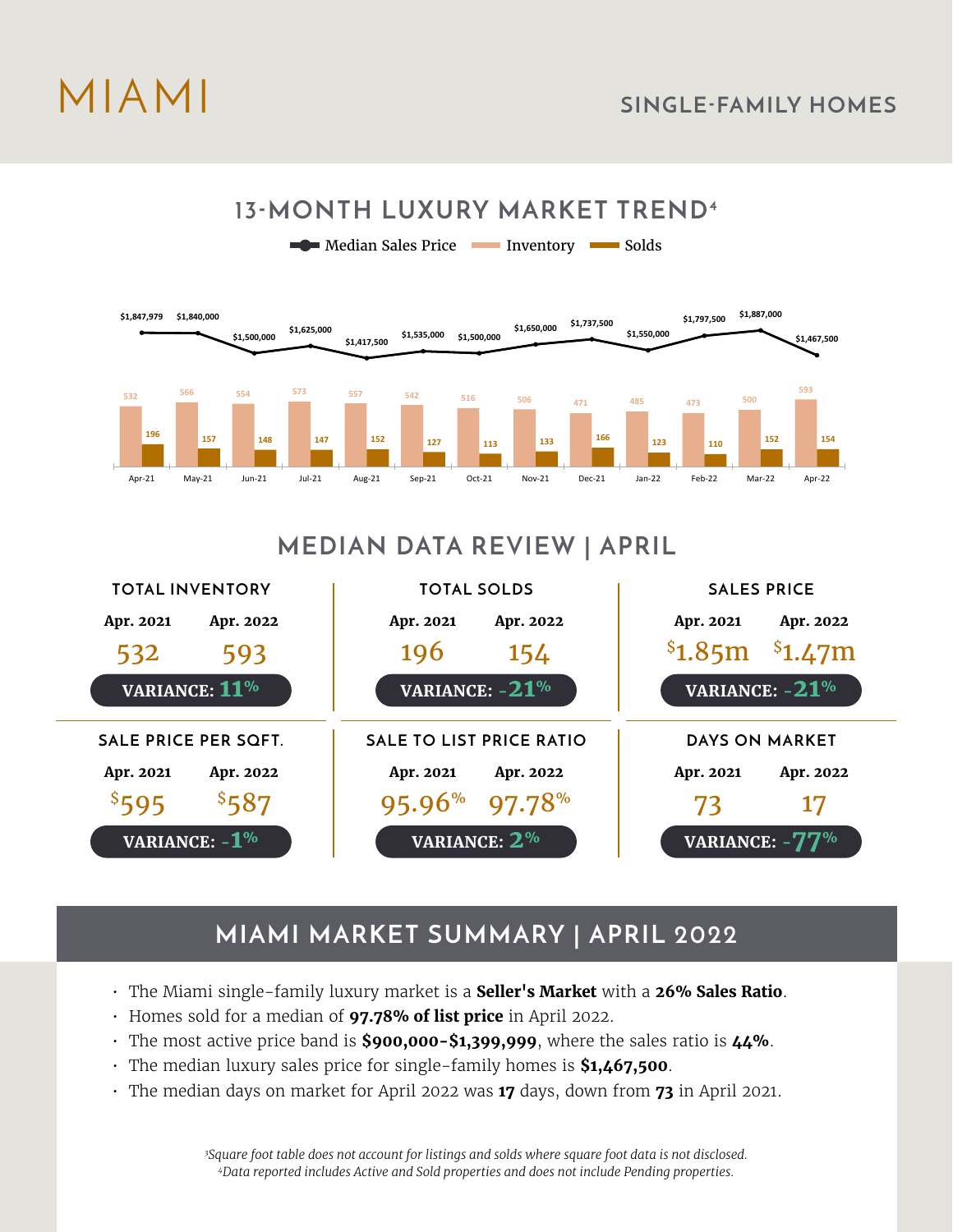

#### **LUXURY INVENTORY VS. SALES | APRIL 2022**

Inventory Sales

*Luxury Benchmark Price<sup>1</sup>:* **\$800***,***000**



| Square Feet <sup>3</sup> | Price         | <b>Beds</b>    | <b>Baths</b>   | Sold    | Inventory | <b>Sales Ratio</b> |
|--------------------------|---------------|----------------|----------------|---------|-----------|--------------------|
| -Range-                  | -Median Sold- | -Median Sold-  | -Median Sold-  | -Total- | -Total-   | -Sold/Inventory-   |
| $0 - 999$                | \$1,350,000   | $\overline{1}$ | $\overline{2}$ | 11      | 71        | 15%                |
| $1,000 - 1,999$          | \$1,065,000   | $\overline{2}$ | 3              | 163     | 537       | 30%                |
| $2,000 - 2,999$          | \$1,860,000   | $\overline{3}$ | $\frac{1}{4}$  | 53      | 162       | 33%                |
| $3,000 - 3,999$          | \$5,112,500   | 4              | 5              | 14      | 77        | 18%                |
| $4,000 - 4,999$          | \$8,737,500   | $\overline{4}$ | 6              | 8       | 41        | 20%                |
| $5,000+$                 | \$3,711,500   | 4              | 6              | 4       | 32        | 13%                |

*1 The luxury threshold price is set by The Institute for Luxury Home Marketing. 2Sales Ratio defines market speed and market type: Buyer's < 14.5%; Balanced >= 14.5 to < 20.5%; Seller's >= 20.5% plus. If >100% MLS® data reported previous month's sales exceeded current inventory.*